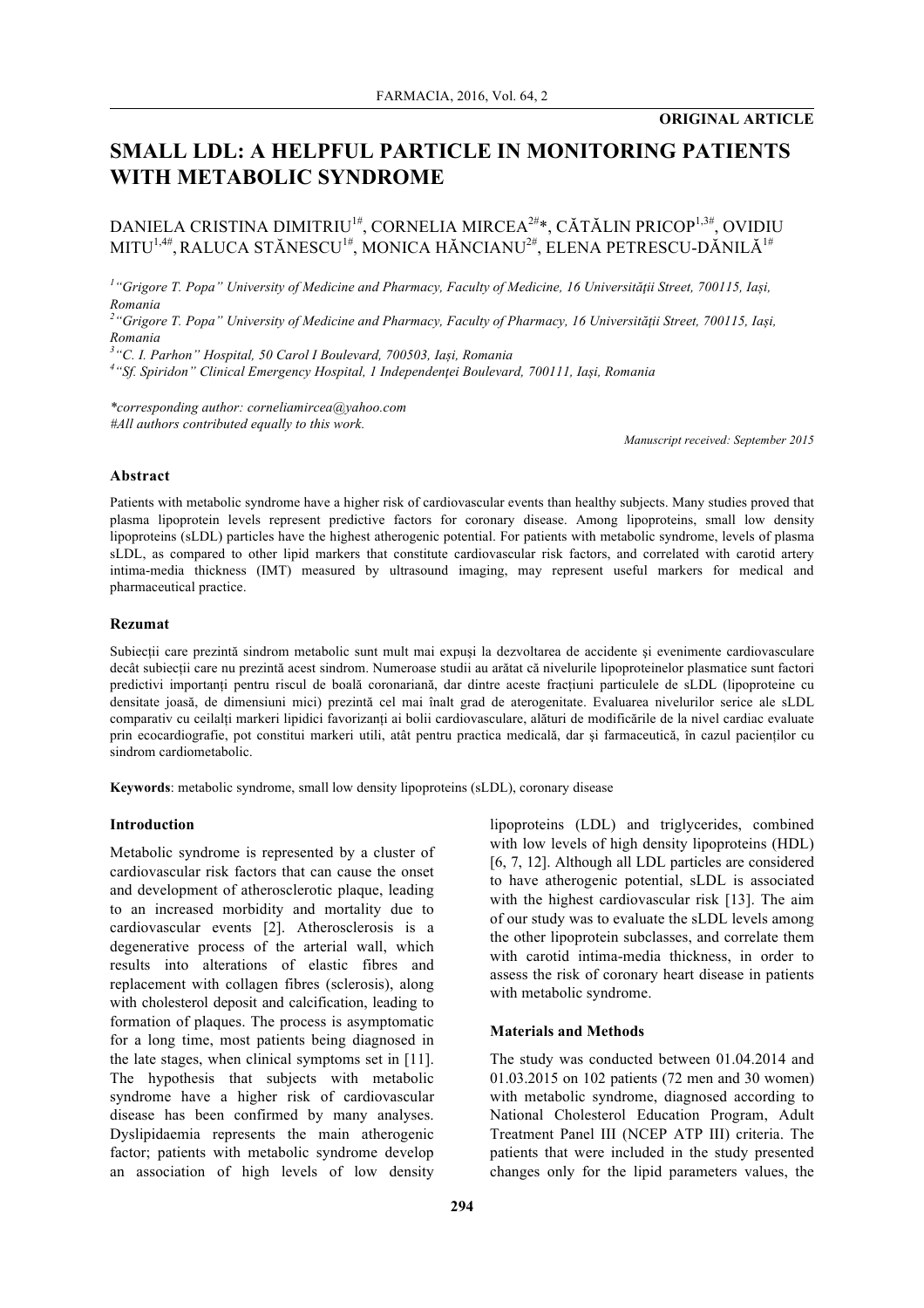glycemia levels being in the normal range. The test panel included biochemical markers of lipid profile: triglycerides (TG), total cholesterol, HDL-cholesterol, LDL-cholesterol, sLDL. Blood samples were collected; serum was separated after blood centrifugation at 4000 g for 15 minutes. Triglycerides and total cholesterol concentrations were assessed using spectrophotometric enzymatic methods [3, 15]. HDL-cholesterol was assessed after the precipitation of chylomicrons, VLDL (very low density lipoproteins) and LDL with phosphotungstic acid and  $MgCl<sub>2</sub>$ , followed by determination of HDL-cholesterol in the supernatant. LDL-cholesterol concentration was measured using a direct colorimetric enzymatic method, which implied micellar solubilisation of LDL-cholesterol by a non-ionic detergent and interaction between lipoproteins (VLDL and chylomicrons) and a polysaccharide compound. The method fulfils the NCEP (National Cholesterol Education Program) requirement of total analytical error  $\leq 12\%$  [10]. sLDL fraction concentration was measured using a "two step" method, with surfactant and specific enzymes. The determinations were performed on a RX-Imola automatic analyser, using RANDOX kits with calibrators and control sera included. The carotid ultrasound examination was performed by a sonographer, using an ESAOTE MyLab50 with 2.5/3.5 MHz probe. The quantification of the atherosclerotic process was made measuring the ejection fraction (LVEF), of the left ventricle mass (LVM) and aortic atheroma. Statistical analyses were performed using SPSS/ v. 20, (t-Student test, Mann-Whitney U test).

The research has been conducted with the approval of the Ethics Committee of the University of Medicine and Pharmacy "Grigore T. Popa" Iaşi and in accordance to the European Communities Council Directive 86/609/EEC, with the informed consent of the patients.

## **Results and Discussion**

The descriptive statistics bring the following results: out of the 102 analysed patients, 72 (70.58%) were male, 30 (29.41%) were female and the mean age was  $49.10 \pm 12.45$  years. The average values along with standard deviation for age, lipid profile (cholesterol, LDL, sLDL, HDL, TG, LDL/HDL ratio) and cardiac function parameters (left ventricular ejection fraction - LVEF and left ventricular mass - LVM) by sex are shown in Table I. The variation of lipid parameters is depicted in Figure 1. The evaluation of the lipid parameters was performed in relation to the reference ranges for the age groups that were included in the study.



**Figure 1.** The variation of the lipidic profile

## **Table I**

Mean values of the studied parameters

|                         | <b>Groups</b>                                 |                                                        |  |  |  |  |  |
|-------------------------|-----------------------------------------------|--------------------------------------------------------|--|--|--|--|--|
| Parameter               | Men                                           | Women<br>$(\text{mean} \pm \text{standard deviation})$ |  |  |  |  |  |
|                         | $(\text{mean} \pm \text{standard deviation})$ |                                                        |  |  |  |  |  |
| Age (years)             | $48.056 \pm 15.615$                           | $52.115 \pm 11.582$                                    |  |  |  |  |  |
| Cholesterol (mg/dL)     | $248.842 \pm 67.894$                          | $251.963 \pm 54.665$                                   |  |  |  |  |  |
| $HDL$ (mg/dL)           | $50.505 \pm 7.759$                            | $45.367 \pm 12.896$                                    |  |  |  |  |  |
| $LDL$ (mg/dL)           | $165.789 \pm 55.090$                          | $156.913 \pm 51.197$                                   |  |  |  |  |  |
| $sLDL$ (mg/dL)          | $61.558 \pm 26.805$                           | $65.856 \pm 28.612$                                    |  |  |  |  |  |
| Triglycerides $(mg/dL)$ | $344.210 \pm 239.970$                         | $426.993 \pm 254.041$                                  |  |  |  |  |  |
| <b>LDL/HDL</b> ratio    | $3.239 \pm 0.861$                             | $3.581 \pm 1.1929$                                     |  |  |  |  |  |
| LVEF $(\% )$            | $65.500 \pm 6.833$                            | $60.230 \pm 10.497$                                    |  |  |  |  |  |
| LVM(g)                  | $216.333 \pm 57.109$                          | $271.760 \pm 80.684$                                   |  |  |  |  |  |

The statistical analysis by *Student t-test* did not shown significant statistical differences between the up-mentioned parameters by sex groups, while a positive *Pearson* correlation was obtained by comparing male and female gender. The statistical analysis revealed that 68.4% of the patients presented left ventricular dysfunction assessed by cardiac echocardiography while the majority of subjects (94.7%) had aortic atheromatosis. The total

cholesterol values had positive and significant correlations with HDL, LDL and sLDL, while LDL correlated with HDL, sLDL, respectively HDL/LDL ratio. The triglycerides levels presented positive associations with the left ventricular ejection fraction and high sLDL values. The following correlations have been obtained: HDL-cholesterol  $(r = 0.587, p = 0.008)$ , LDL-cholesterol  $(r = 0.782)$ ,  $p < 0.001$ ), sLDL-cholesterol (r = 0.845, p < 0.001),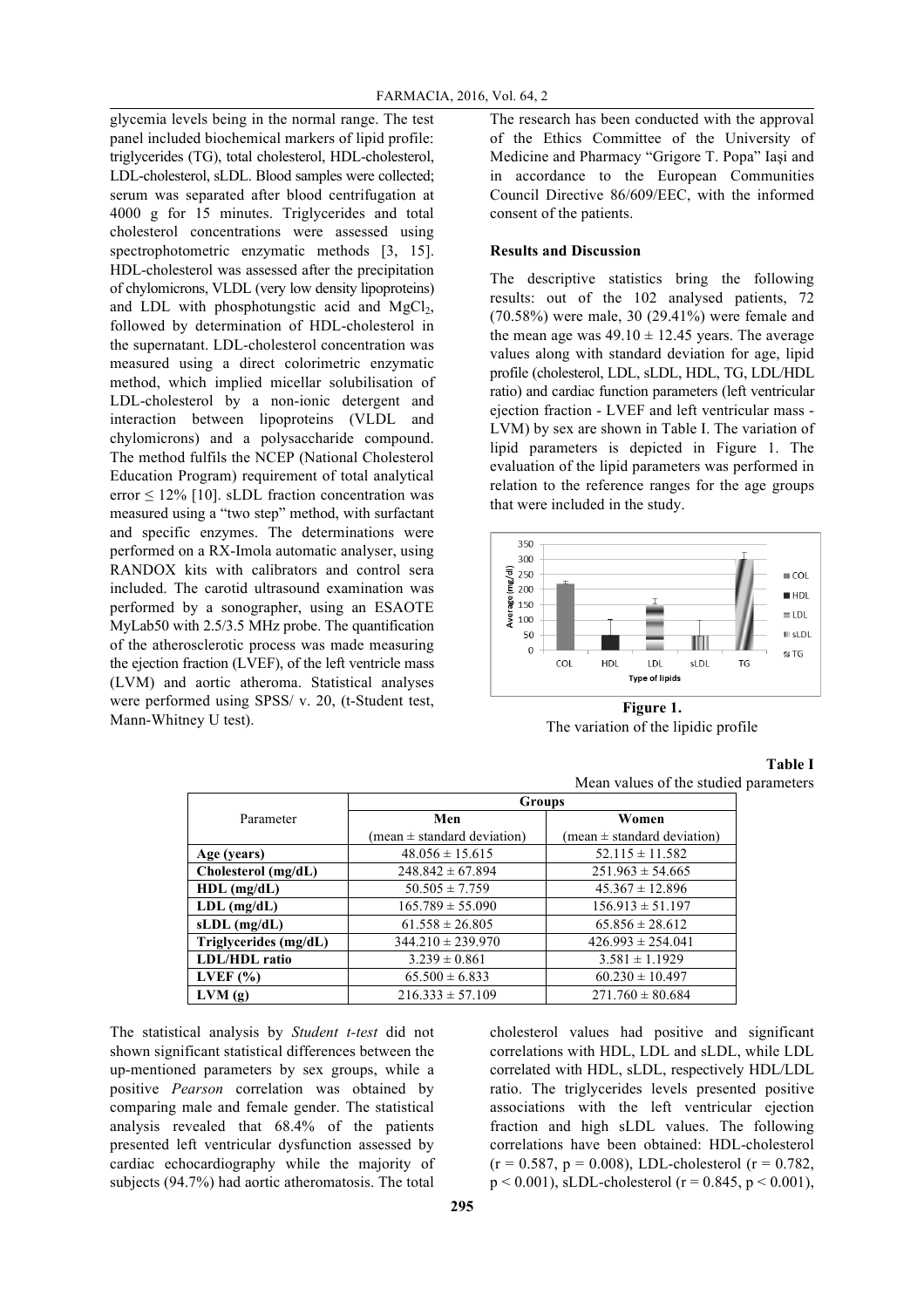LDL-HDL ( $r = 0.512$ ,  $p = 0.025$ ), LDL-sLDL  $(r = 0.711, p = 0.001)$ , LDL - HDL/LDL ratio  $(r = 0.480, p = 0.038)$ , sLDL-triglycerides  $(r = 0.28,$  $p = 0.01$ ), triglycerides-left ventricular ejection fraction ( $r = 0.490$ ,  $p = 0.033$ ). T-test statistical differences have been statistically significant  $(p < 0.001)$ , considering sLDL values compared to LDL, cholesterol and triglycerides (Tabel II).

**Table II**

|            |                                   | Pearson correlation   |              |            |             |              |                   |             |                       |              |  |
|------------|-----------------------------------|-----------------------|--------------|------------|-------------|--------------|-------------------|-------------|-----------------------|--------------|--|
|            |                                   | age                   | COL          | HDL        | <b>LDL</b>  | sLDL         | TG                | HDL/LDL     | <b>LVEF</b>           | LVM(g)       |  |
|            |                                   |                       |              |            |             |              |                   | ratio       | $(\%)$                |              |  |
| Age        | Pearson Correlation               | $\mathbf{1}$          | $-0.547$ *   | 0.204      | $-0.185$    | $-0.644$ **  | $-0.638***$       | $-0.324$    | $-0.579$ <sup>*</sup> | 0.402        |  |
|            | Sig. (2-tailed)                   |                       | 0.023        | 0.433      | 0.477       | 0.005        | 0.006             | 0.204       | 0.015                 | 0.110        |  |
| COL        | Pearson Correlation               | $-0.547$ *            | $\mathbf{1}$ | $0.587$ ** | $0.782$ *   | $0.845*$     | 0.076             | 0.217       | 0.099                 | $-0.128$     |  |
|            | Sig. (2-tailed)                   | 0.023                 |              | 0.008      | 0.000       | 0.000        | 0.758             | 0.373       | 0.688                 | 0.601        |  |
| <b>HDL</b> | <b>Pearson Correlation</b>        | 0.204                 | $0.587**$    | 1          | $0.512^*$   | 0.333        | $-0.310$          | $-0.418$    | $-0.349$              | 0.194        |  |
|            | Sig. (2-tailed)                   | 0.433                 | 0.008        |            | 0.025       | 0.163        | 0.196             | 0.075       | 0.143                 | 0.425        |  |
| LDL        | <b>Pearson Correlation</b>        | $-0.185$              | $0.782***$   | $0.512*$   | 1           | $0.711***$   | $-0.040$          | $0.480^{*}$ | $-0.199$              | 0.066        |  |
|            | Sig. (2-tailed)                   | 0.477                 | 0.000        | 0.025      |             | 0.001        | 0.871             | 0.038       | 0.415                 | 0.788        |  |
| sLDL       | Pearson Correlation               | $-0.644$ **           | $0.845***$   | 0.333      | $0.711$ **  | $\mathbf{1}$ | 0.090             | 0.300       | 0.197                 | $-0.118$     |  |
|            | Sig. (2-tailed)                   | 0.005                 | 0.000        | 0.163      | 0.001       |              | 0.713             | 0.212       | 0.420                 | 0.629        |  |
| TG         | Pearson Correlation               | $-0.638$ *            | 0.076        | $-0.310$   | $-0.040$    | 0.090        | 1                 | 0.273       | $0.490^{\degree}$     | $-0.228$     |  |
|            | Sig. (2-tailed)                   | 0.006                 | 0.758        | 0.196      | 0.871       | 0.713        |                   | 0.258       | 0.033                 | 0.349        |  |
| ratio      | <b>HDL/LDLPearson Correlation</b> | $-0.324$              | 0.217        | $-0.418$   | $0.480^{*}$ | 0.300        | 0.273             |             | 0.169                 | $-0.244$     |  |
|            | Sig. (2-tailed)                   | 0.204                 | 0.373        | 0.075      | 0.038       | 0.212        | 0.258             |             | 0.488                 | 0.314        |  |
| LVEF $(%)$ | <b>Pearson Correlation</b>        | $-0.579$ <sup>*</sup> | 0.099        | $-0.349$   | $-0.199$    | 0.197        | $0.490^{\degree}$ | 0.169       | 1                     | $-0.386$     |  |
|            | Sig. (2-tailed)                   | 0.015                 | 0.688        | 0.143      | 0.415       | 0.420        | 0.033             | 0.488       |                       | 0.102        |  |
| LVM(g)     | <b>Pearson Correlation</b>        | 0.402                 | $-0.128$     | 0.194      | 0.066       | $-0.118$     | $-0.228$          | $-0.244$    | $-0.386$              | $\mathbf{1}$ |  |
|            | Sig. (2-tailed)<br>0.05           | 0.110                 | 0.601        | 0.425      | 0.788       | 0.629        | 0.349             | 0.314       | 0.102                 |              |  |

\* Correlation is significant at the 0.05 level (2-tailed).

\*\* Correlation is significant at the 0.01 level (2-tailed).





Mann-Whitney U test showed a significant correlation between age (57.41  $\pm$  20 years) and left ventricular dysfunction ( $p = 0.027$ ) as well as

between sLDL  $(47.18 \pm 10.16 \text{ mg/dL})$  and gender  $(p = 0.029)$  (Figure 2).

The correlations between age and ventricular dysfunction, as well as between ventricular dysfunction and sLDL levels [1], suggest that elevated levels of sLDL contribute to the onset of cardiac disease. Our data are consistent with the Hulthe J 2000 study [8], which stated that patients with risk factors for metabolic syndrome had a higher concentration of sLDL and a higher value for intima-media thickness of the carotid and femoral artery. sLDL levels increase in parallel with visceral adiposity and TG levels [14], but independent of age and other lipid parameters. The presence of atherosclerotic plaques in 94.7% patients, including some with normal HDLcholesterol or LDL-cholesterol levels, but with increased sLDL fraction, proves the importance of sLDL evaluation in order to identify subclinical atherosclerosis [5]. Metabolic syndrome correlates